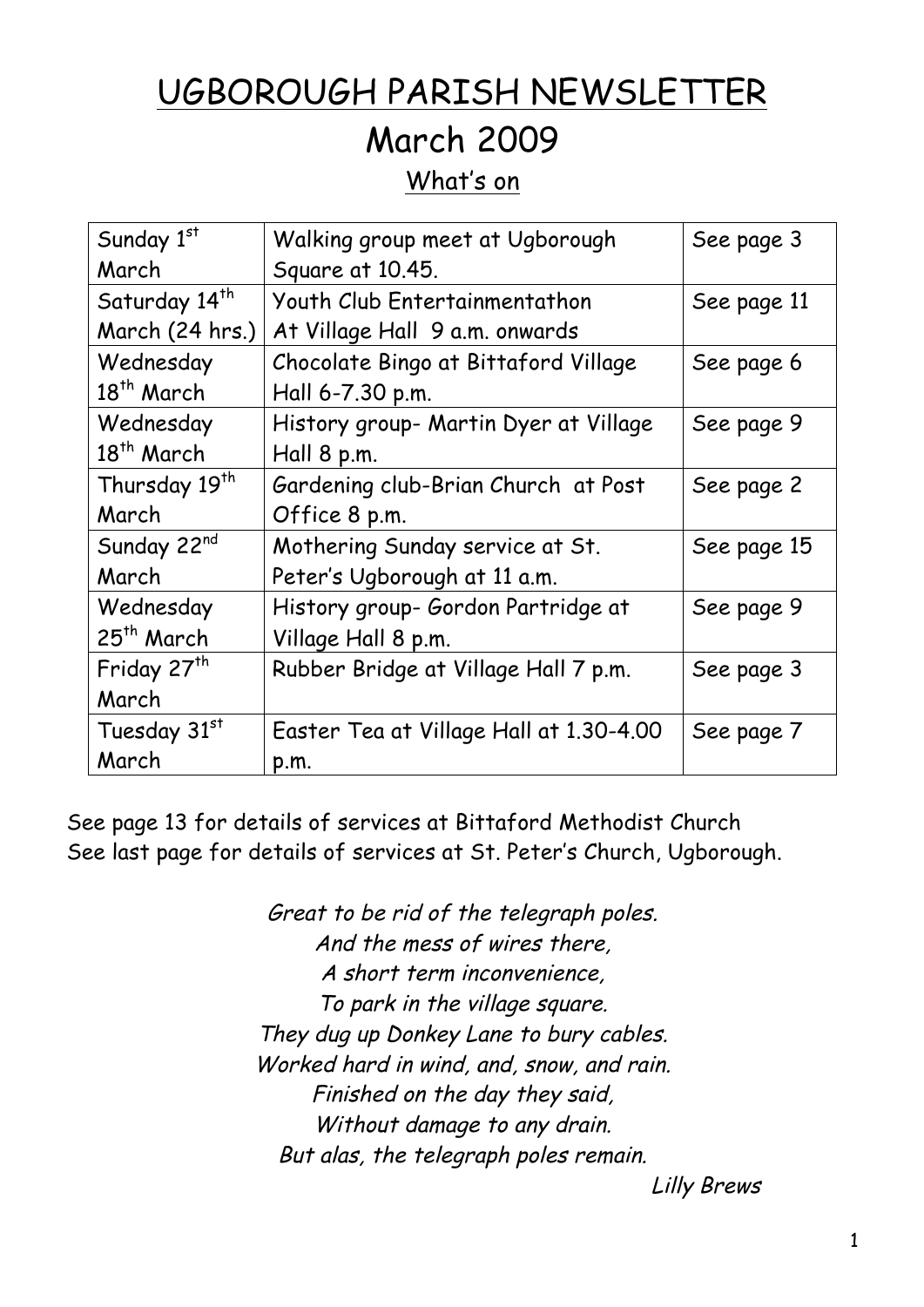Gardening club June Gilbury



Our next meeting is Thursday 19th March when we will have an illustrated talk by Brian Church. Hope to see you at the Post Office at 8 p.m.

## Erme Valley Riding for the Disabled. Peggy Douglas

The month of February has been particularly trying weather-wise with lots of extra work around the stables to keep the horses well fed, watered and mucked out!

Poor Billy (Horse) hasn't been so lucky as he has had an abscess in his hoof and although he is now a little sounder, he isn't yet back in work.

Alfie and Anthony are off to compete in their first dressage competition outside R.D.A.- report next month!

John Petit celebrated his 60th birthday on 27th February and the group presented him with a painting of his favourite 4 horses, painted by Vanessa Shaw (a local photographer and horse and dog portrait artist.)

On 21st March, Rosemary Strachan is kindly holding her soup and pasty brunch at Yealmpton. As part of our 25th year celebration we are running a large raffle and so we are looking for some good prizes. If anyone can help we would be very grateful.

We would like to rest our fields when possible over the next few months, so if you know of any available grazing local to the village please tell us. Thanks to Charlotte and Mike Walliker for offering their field to Truffle and Dream for the last few months.

Calling all gardeners!

Ideal for your garden in Spring! Bagged up horse manure is now for sale at 50p a bag. Collect it from the Brook.

Rainfall Count Len Wakeham,

These readings were taken at West Cannamore, Ugborough, 510 feet above sea level. All amounts are in inches.

| Rainfall for year 2008 |  |                                                                                   |  |  |  |
|------------------------|--|-----------------------------------------------------------------------------------|--|--|--|
|                        |  | Jan   Feb   Mar   Apr   May   June   July   Aug   Sept   Oct   Nov   Dec          |  |  |  |
|                        |  | 7.30   3.56   6.49   3.24   4.96   2.71   9.72   8.38   5.25   7.89   4.09   4.17 |  |  |  |

Total for year 2008- 67.76 inches. Rainfall for Jan. 2009- 8.38 inches.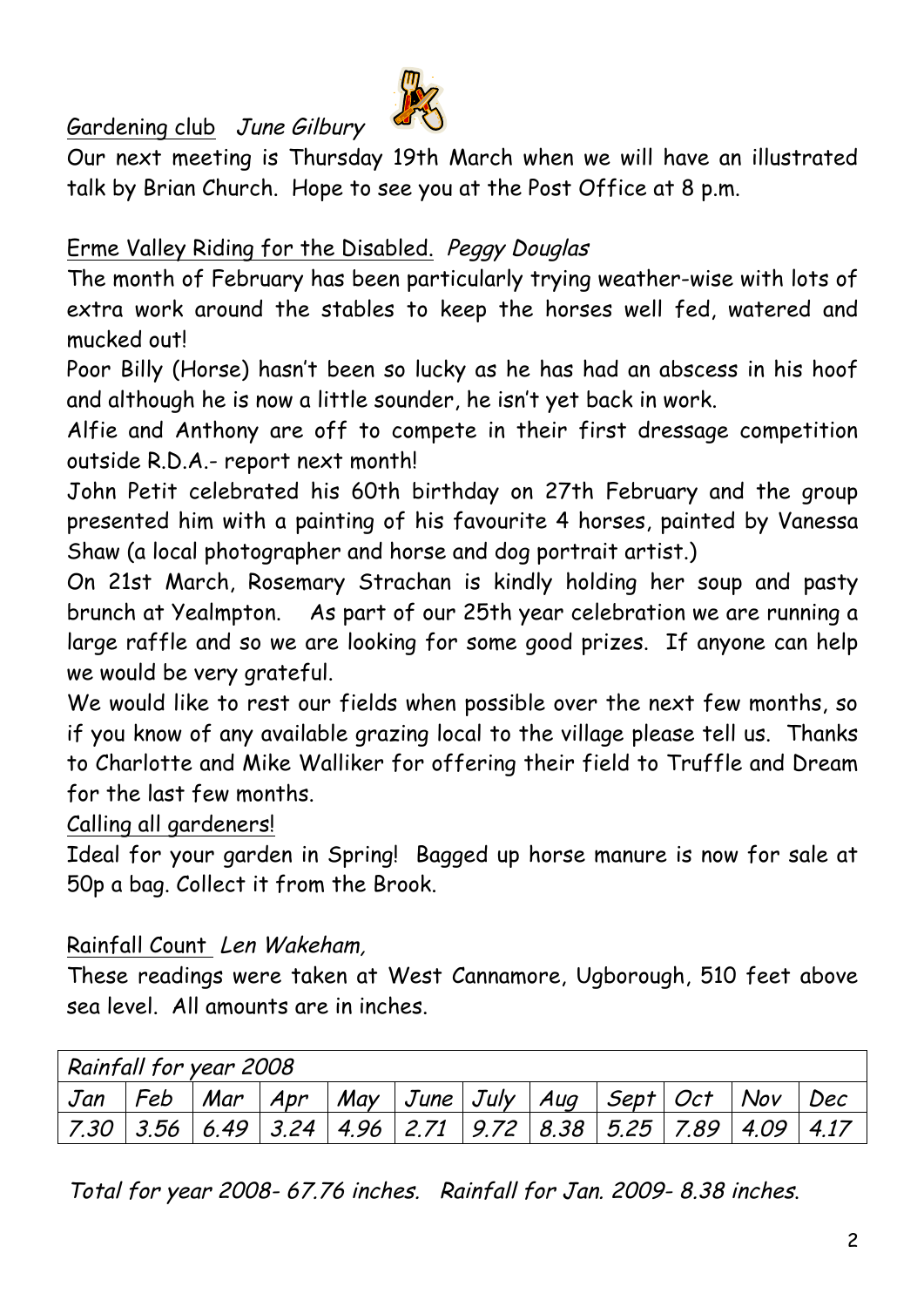Ugborough Under Fives.

After a fun, interesting and enjoyable first half term linked to Nursery Rhymes, we are now into the second half of the spring term, exploring a topic that is very well connected to the local area "Farming and Food". We have arranged for the children and staff to visit a working farm to experience firsthand, different farm animals and the work involved in running a farm.

At present the preschool has spaces available in its sessions, with a couple of vacancies on a Tuesday, Wednesday and Thursday for children who are  $2\frac{1}{2}$ yrs old. We offer two FREE taster sessions so that you and your child get the opportunity to come and see the setting and meet the staff prior to starting. Our opening times are Monday to Friday, 9.15am to 12.30pm, term time only.

If you would like more information about Ugborough Under Fives, a prospectus or to visit the setting please contact either Tania or Naomi on 07763 215455.

#### Ugborough Parish Walking Group Merryl Docker

A very small band of hardy walkers braved the February weather to battle against frozen wind in the name of a parish walk. I've now had enough of bracing walks, so have ordered a pleasant soft spring day for our next foray into the Ugborough countryside on SUNDAY 1ST MARCH, meet at 10.45 am in Ugborough Village Square, as usual. Do wear suitable footwear and warm/dry clothing to suit the conditions. I hope the beautiful snowdrops we are currently being treated to will still be on show, along with celandines and perhaps the first of our wonderful primroses. One of the many joys of coming along on the monthly parish walks is to map the course of the year by the change in the abundant display of wild flowers in our hedgerows. Do join us, bring nice dogs and children if you have them, or borrow them if you haven't! Contact Tom Holway (01752 893114) or Merryl Docker (01752 893651) for any information on the walks or Public Rights of Way in the parish.

> Rubber Bridge Ugborough Village Hall Friday 27th March 7 p.m. £2.50 including refreshments. Contact Beryl Wills 01752892879

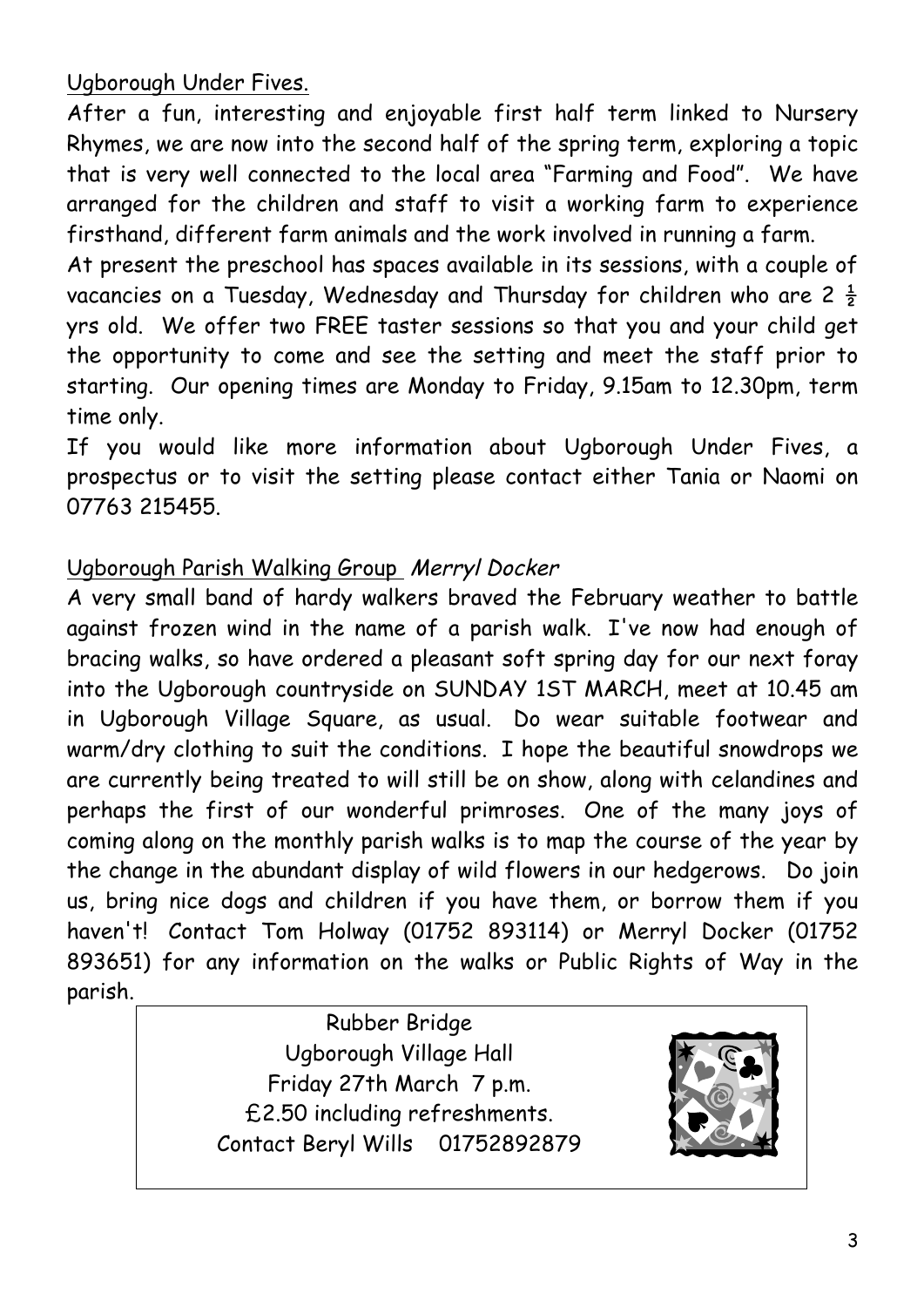Ugborough Bookworms



A 4/5 star read!

Blood River, by Tim Butcher was a stimulating and moving account of the author's 'journey to Africa's broken heart.' He tells the story of the Congo as well as his own attempts to recreate Stanley's epic journey in his lively, journalistic style.

Next month's book is That Certain Age by Elizabeth Buchan.

## SPORTS REPORT- WIND TAKEN OUT OF UGGIES SAILS

## Janner Motson

The poor weather has caused severe disruption to the month's football programme, although training has continued as normal at Uggie Park due to the sterling efforts of management and ground staff. After 3 weeks waiting for the cup match against first division Buckland Athletic it was the offer from Club President John Castro-Rosso to play it at Uggie Park that eventually made it happen.

In the end it was the strong wind that dictated the score with almost all the play at the downwind end. The team making least mistakes would prevail and despite coming back from 4-0 down, it was the Uggies who fell short only managing 3 goals by the final whistle. Team captain Ben Evans told Sports Report that he was very proud of his strike and the super goals from Sam, but he was disappointed as he felt the Uggies had just shaded it in terms of football quality. Speaking after the match, Evans said "When Rory saved that penalty I had a gut feeling in my stomach and felt we could do it. Once it was lucky Arsenal, but now it is jammy Buckland! How am I going to get rich with glorious defeats?"

With league fixtures postponed there was only the trip to Buckland and Milber with a severely weakened squad to enjoy. In the end the Uggies maintained their attack on the League with a 2-1 win, but it was nearly a different story with an end-to-end encounter that was enthralling for the neutral and heart stopping for the coach. Home games follow on 1st, 8th and 14th March, probably at 11.00am and Castro-Rosso has called for maximum support at the Northways Lane ground.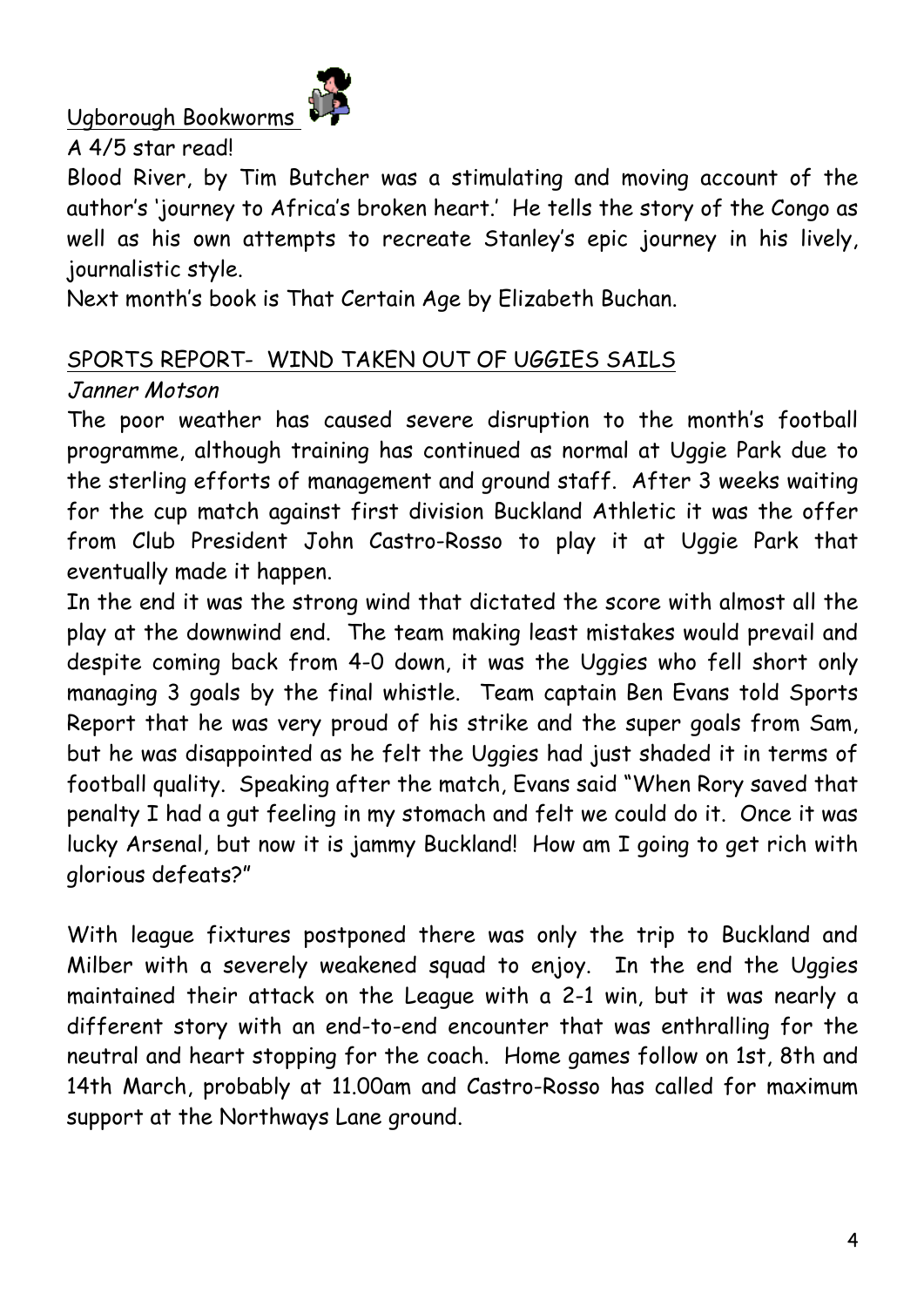Cook's corner (If you have a favourite recipe to share, please send it in.) This month's recipe comes from Anne Holway

A Winter warmer-----Tomato and red pepper soup.

(Serves 4 )

| Olive oil - 3 tbsp,                                                      | Red peppers - 2, chopped & deseeded |  |  |  |
|--------------------------------------------------------------------------|-------------------------------------|--|--|--|
| Red onion - 1 small, peeled & chopped, Garlic clove - 1 peeled & chopped |                                     |  |  |  |
| 400q can of chopped tomatoes,                                            | 2 tbsp of tomato paste              |  |  |  |
| Vegetable stock, 750ml,                                                  | Basil, 25g, roughly chopped         |  |  |  |
| Salt & black pepper to taste & crème fraiche to serve                    |                                     |  |  |  |

Heat the oil in a saucepan. Add red peppers and onion and fry gently for 5 mins. Add garlic, tomatoes, tomato paste and stock and bring to the boil. Reduce heat and cook gently for 2 mins.

Liquidize or blend the mixture, adding some of the basil. Reheat and season to taste.

Ladle into bowls and top with a little crème fraiche and a grind of black pepper.

## Ugborough Village Hall Stafford Williams (Secretary) CLEANER WANTED!

The Hall has lost the services of the last caretaker, Mr Thynne, who has moved on to pastures new. The post is vacant at time of writing and would suit someone living in or near the village, who can pop in to do an hour or so, a couple of times a week.

Whilst advertising the post, it has become apparent that there is a lot of misunderstanding about what the job entails. There is no obligation to be on call or to clear up after events - that is the job of the hirer. The main task is to provide a weekly clean and check on the facilities so that the Hall remains fit for use. The time when the tasks are done are up to the contractor so if you think you might be interested please contact me on 01752 896128.

We are waiting for work to start on repairs to the urinals, repairs to the wall at the side of the Hall and for repainting of the front railings, although the weather has prohibited the latter. It is worth repeating that the Hall will be used as a polling station all day on the 4th June so hirers should make other arrangements.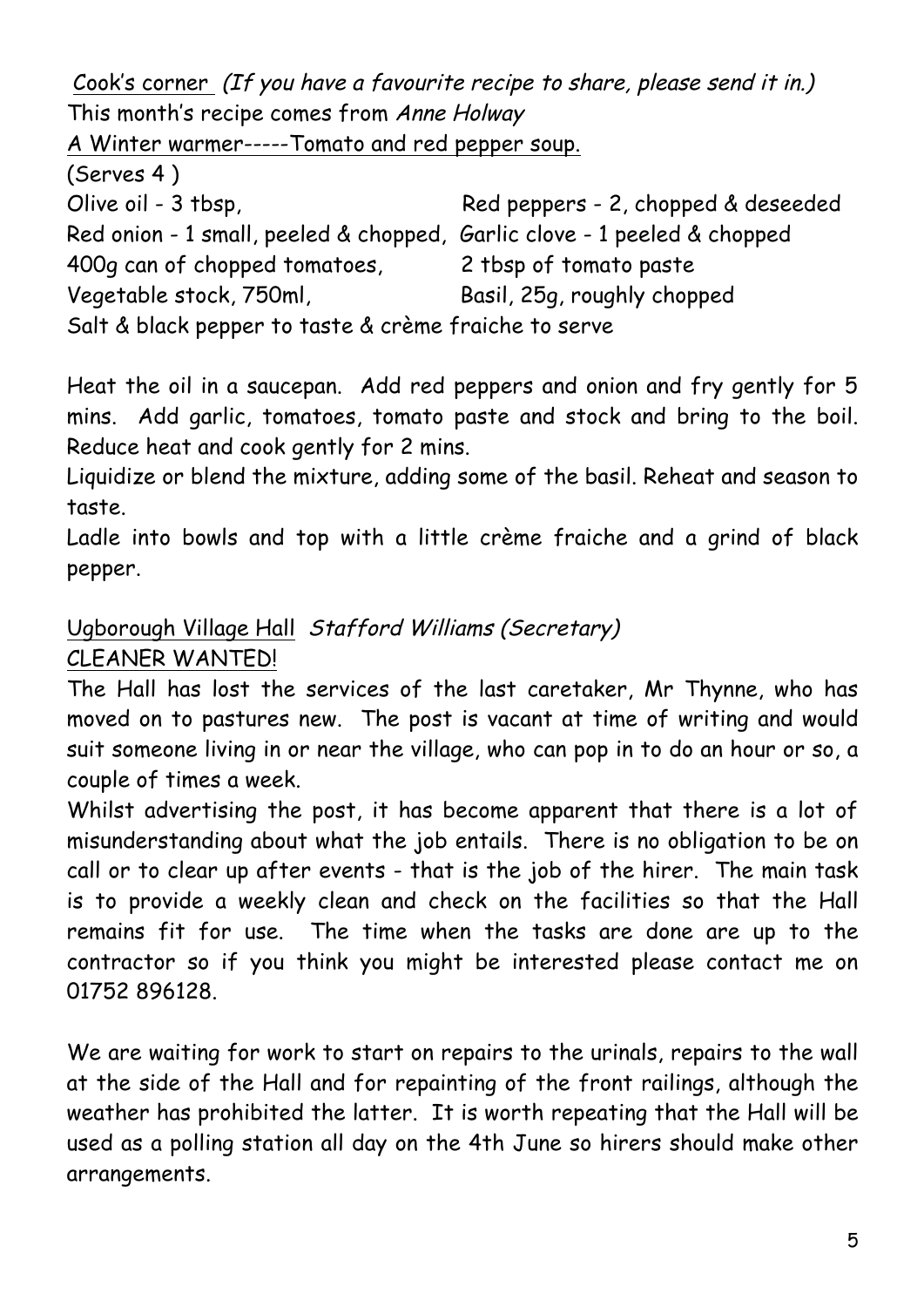Finally, a plea from the Badminton Club for the whereabouts of their rackets, net and shuttles that have gone missing from the table cupboard. Not to be confused with the Youth Club equipment, the Badminton equipment was in plastic bags and is sorely missed. Please let Kate Brampton know if you have seen the kit.

## Ugborough Primary School

The Friends of Ugborough School are proud to announce that the children of Ugborough school have made an amazing £806.67 for their school by using their entrepreneurial skills! Children that wanted to take part in The Seed Project were given a pound coin and asked to 'grow' the pound whilst doing something enjoyable with the support of parents and family. Examples of their successes include: washing cars, making cakes/Christmas mincemeat/popcorn; shoe shining; designing and making jewellery and Christmas decorations. The school gave them opportunities to run their stall and sell their craft. Some even re-invested their gains to make more money! On Monday 2<sup>nd</sup> February 2009 the School Council presented Sue Whiteman (Headmistress) with the cheque during a special assembly to celebrate the Seed Project. The children have been invited to come up with some suggestions on how the money should be spent. The School Council will coordinate this project and they will let you know in the next edition of the newsletter what was decided! Thanks to everyone that supported the children.

## **Chocolate Bingo Wednesday 18th March 2009 At the BITTAFORD VILLAGE HALL 6pm-7.30pm**

**Great Bingo Chocolate Prizes to be won! Also a Chocolate Raffle 30p a ticket Tuck shop and soft drinks to buy Admittance charge to include: a hot dog and an orange/blackcurrant cordial drink and your bingo tickets! only £3.00 per person or a family ticket just £10.00 payable on the evening Another great family night out! \*\*Free chocolate gift if you know the bingo phrase for number 22 (tell us when you pay at the door)\*\***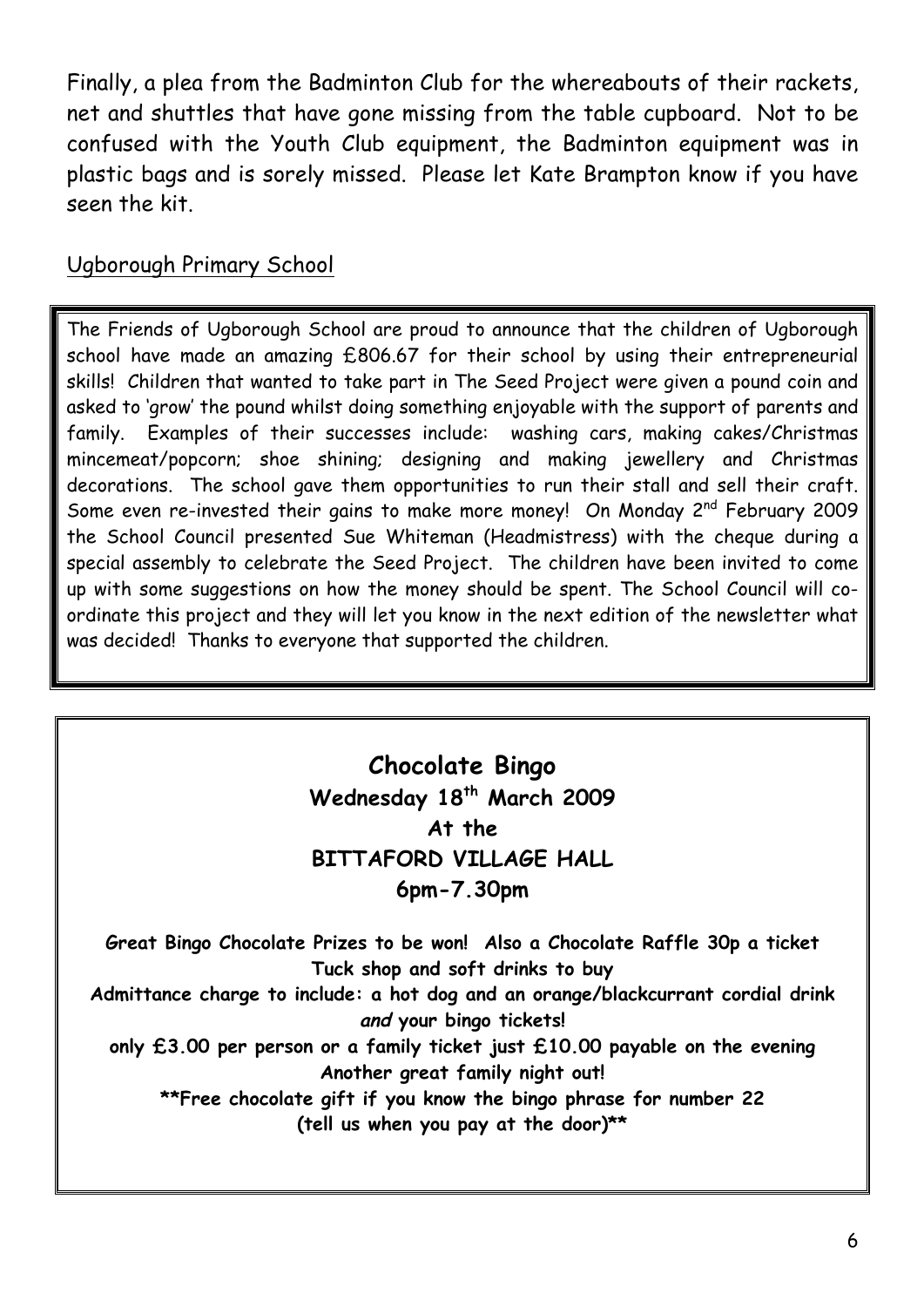**Band Night** - a spectacular evening enjoyed by everyone. Our thanks to Steve and Jo Manning for putting on such fantastic bands to entertain us. We are delighted to announce that with everyone's support we have raised a total of £603.69 which will be equally divided between Ugborough School and The Multiple Sclerosis Society.

**We very much hope to repeat this event later on in the year – Stay tuned!!!**



## COMING SOON !

The Friends Of Ugborough School & Stowford School PTA

Proudly present…………



**The National Festival Circus A specialist children's circus** On 23rd and 24th May 2009 at Filham Park, Ivybridge Tickets: £7 per adult, £5 per child **Booking essential -** We have been able to secure early tickets so to avoid disappointment reserve your tickets NOW - Available from the School Office, on telephone 07931 485968 or email PTACIRCUS@hotmail.co.uk **Come rain or shine let us brighten your day!** All proceeds to The Friends of Ugborough School & Stowford School.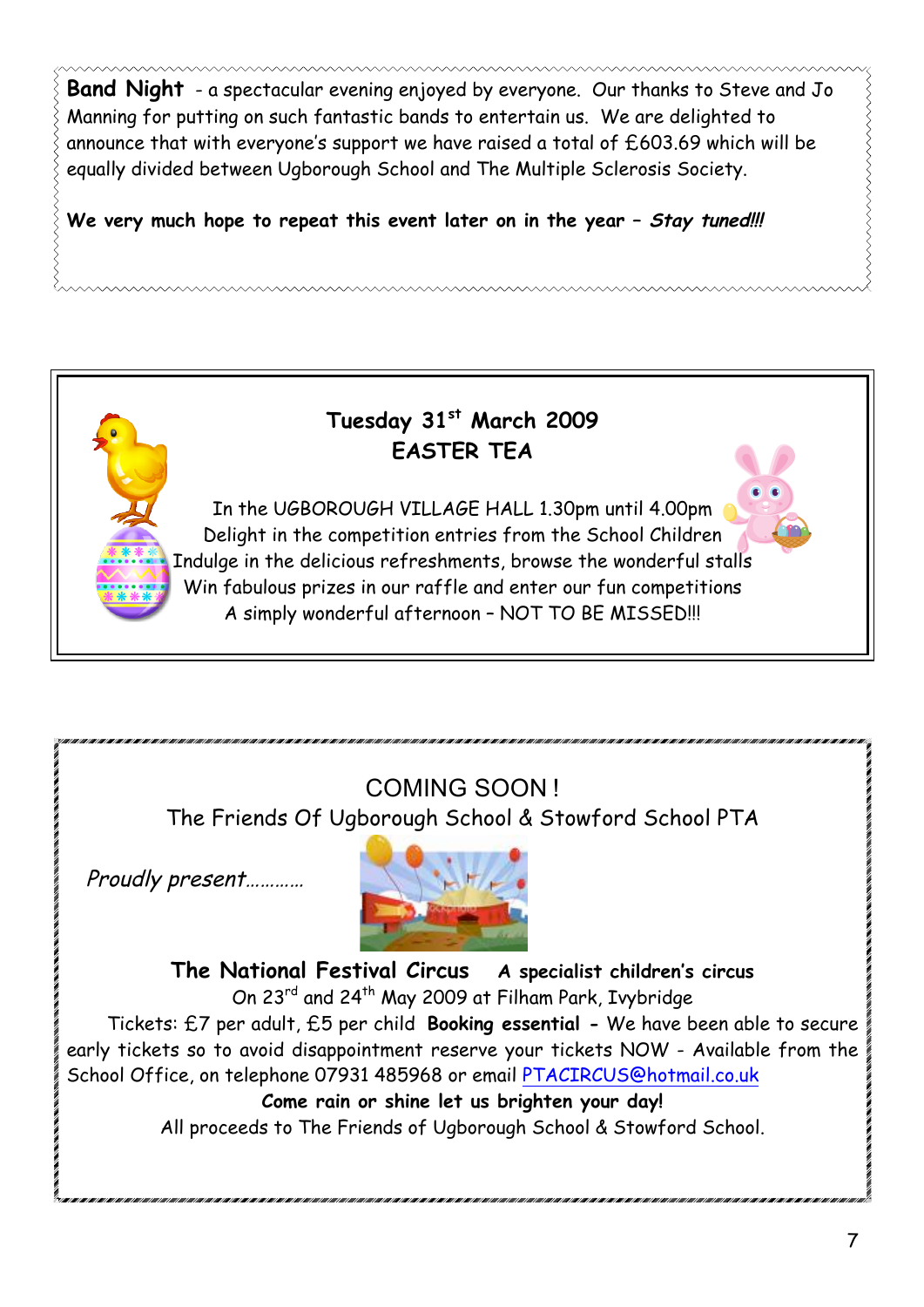Your Stars Tonight.



I was pondering whether to venture out to peer at the stars when  $\mathbb Z$  my eye was drawn to how it all started - "Introducing Astronomy"

by J. B. Sidgwick – neatly inscribed by Aunt Edie and Uncle Arthur - "Happy Christmas and if you work hard at school perhaps you will grow up to be an astrologist too". In those days men were men and astronomers aspired to be great husky lumberjacks – just listen to these wise words from the first chapter - "Star gazing can be a very cold hobby and it is sensible to warm your underclothes in front of the fire before you go out". The first time I tried to follow this advice the steamed dietor fixed me with the steely glint and pointed out I was supposed to put them back on before leaving the house. Then she got tetchy about how she had to finish the article on the Under Five's Composting Club or she would never win the Young Journalist of the Year award so would I stop getting under her feet and go out and twinkle with the stars.

At the moment the southern sky is dominated by Sirius - the Dog Star who faithfully follows Orion the Hunter from East to West every winter's night. Sirius is the brightest stars visible to us and with good binoculars it can be seen in daylight while on a clear moonlit night it will cast a faint shadow – not that the heavens have condescended to give me the opportunity. Its first appearance was used by the Egyptians over 5,000 years ago to predict the annual Nile floods that controlled their entire food cycle and all the Middle Eastern and Mediterranean civilisations called the constellation the Dog. Strangely a number of Greek writers described Sirius as red – have we changed or has Sirius? Just below Sirius – and visible to good eyes on a clear night - is M41 - a fussy patch that with binoculars becomes a cluster of thousands of stars.

Next time you see the cold twinkle Sirius think about our own history – 5000 years ago a group of hunter gatherers probably stood on the same hills with their backs to the cold winds from Dartmoor and looking towards Sirius and hoped their dogs would lead them to food. And perhaps in medieval times a weary and hungry peasant trudging home to his hovel down Donkey Lane and prayed that the food would last just a few more weeks until the spring and was then comforted by remembering that last year when Sirius was over Modbury the winter was almost over. Cough! Cough!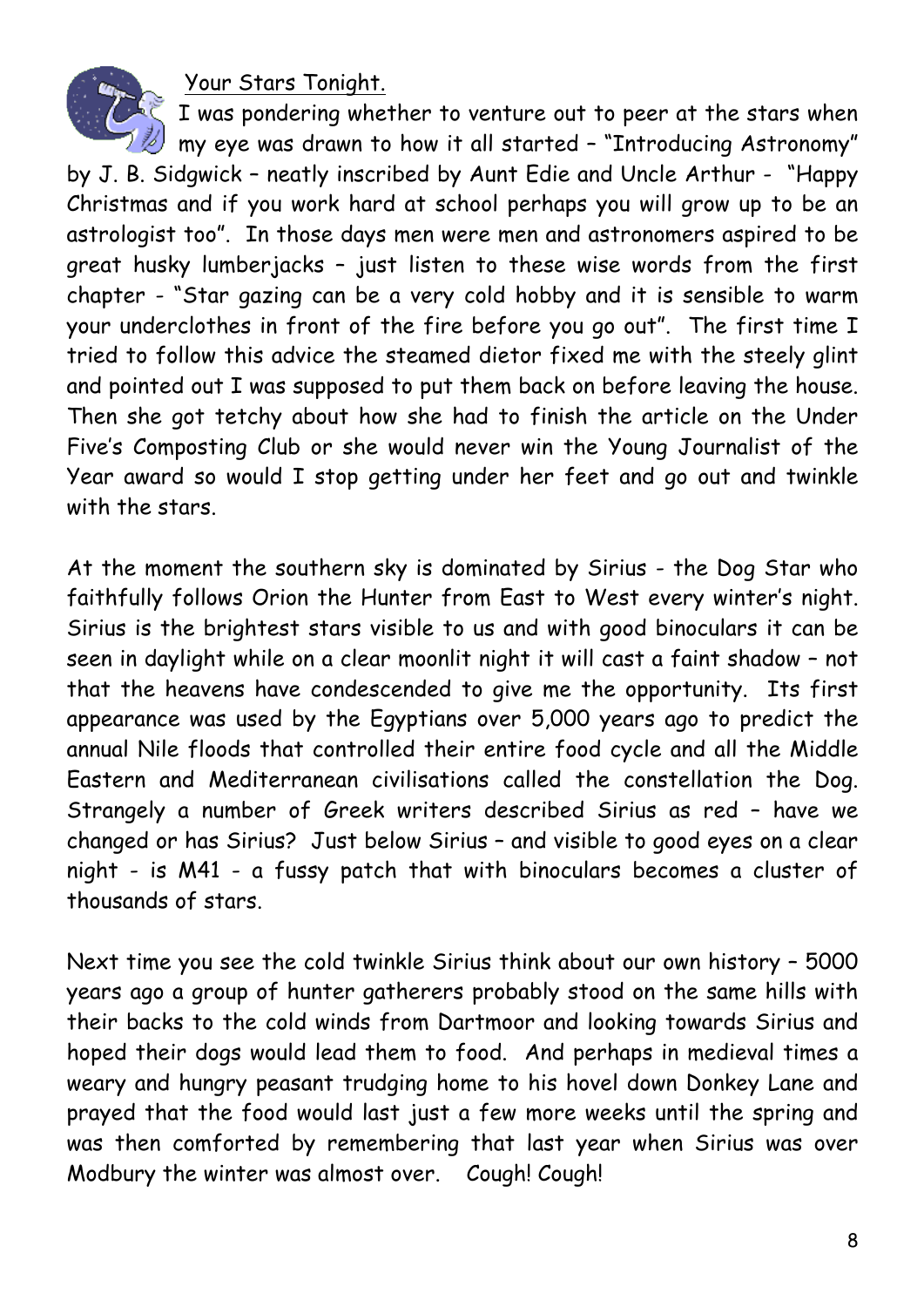## Ugborough Local History Group Merryl Docker

With sincere apologies to all our members. Sadly last month's speaker, Martin Dyer, was too poorly to come out to us for January's meeting and so it had to be cancelled at the last minute. I think the message reached most of you in time. We have managed to re-book Martin Dyer with the results of the Parish Appraisal on Wednesday 18th March at 8pm in the village Hall - hope you can all make it. (This is an additional meeting.)

We have several copies of the 'Ugborough Parish Heritage Appraisal' carried out by Exeter Archaeology in conjunction with our Local History Group. We are trying to get these copies circulated amongst our members and other interested people for their input and comment. If you would like to see this excellent document please let me know and I can arrange for you to borrow a copy.

Our regular March meeting will see the return of an excellent speaker many of you will remember from last year, Gordon Partridge, Retired Lighthouse Keeper who will present an illustrated talk on "Lighthouse Myths and Mysteries..." on Wednesday 25th March at 8.00pm in Ugborough Village Hall. As always, non-members will be made welcome (£1 payable on the door). Gordon is a first class entertaining speaker, whose own experience as a lighthouse keeper brings his talks to life, so even if you've never been to a History Group meeting before, do come along to this one!

I must say a big thank you to the Friends of Ugborough School Committee for all their hard work in putting on 'Ugborough in the Blitz' last night in the Village Hall. What a fantastic fun evening with authentic rations for our meal and George Formby (Rick the Stick) and Vera Lynn (Norma Roe) to entertain us all. Brilliant costumes; everyone took the theme to heart and turned up in a vast array of outfits from nurses, servicemen, the land army, a disgruntled old lady dragged from her bed by the wailing sirens, to Oliver Hardy who managed to find himself in Ugborough that night. As Lilly Brews said in the February Newsletter, village life is certainly not dead in Ugborough. Village history well and truly brought to life.

Vici Hemmings also adds her thanks and tells us that £900 was raised. Well done to all! What a wonderful village effort!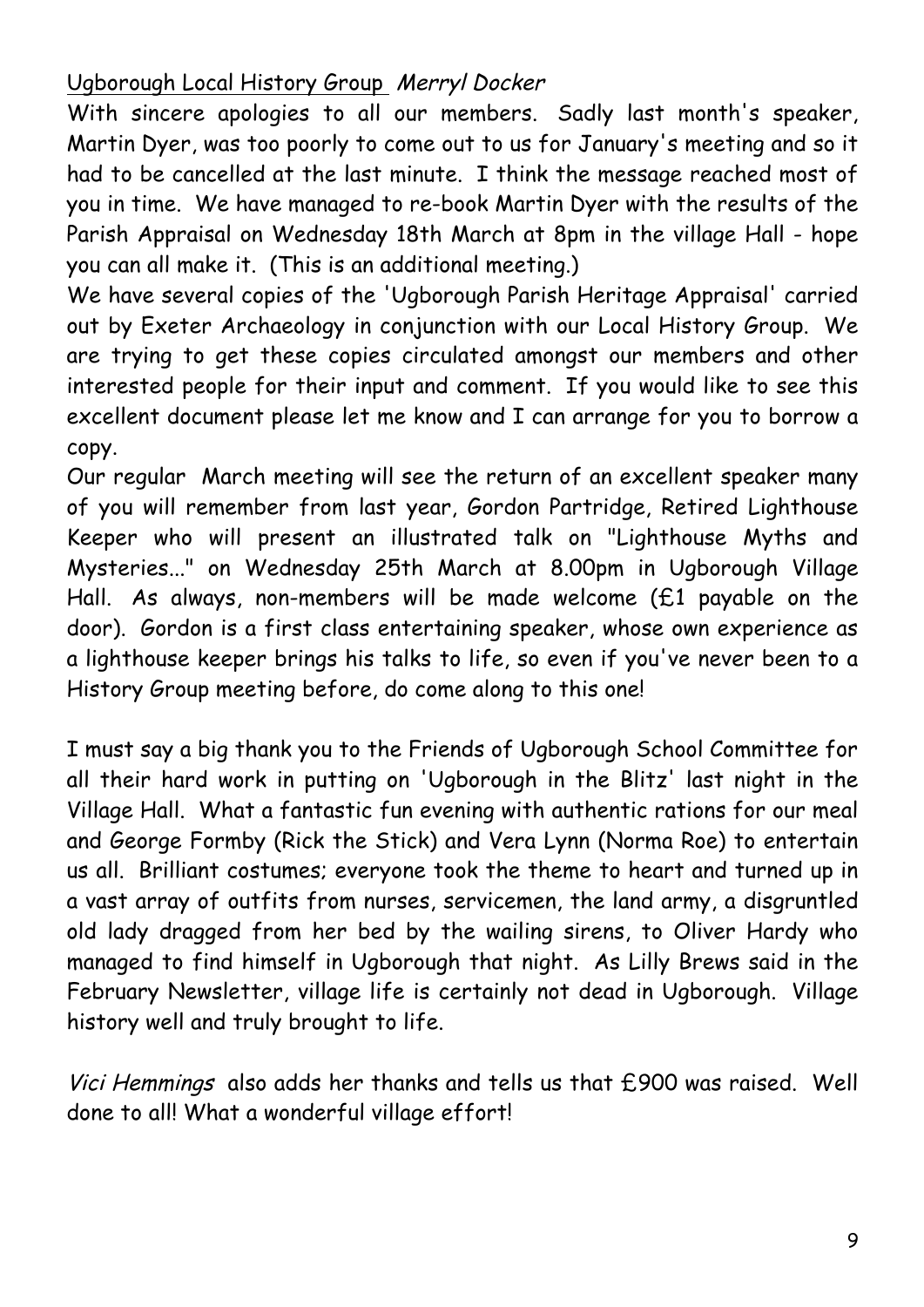## History Corner Alan Yates Can the parish clerk sing?

A little over 400 years ago Ugborough Church was the scene of a competition between two candidates for the post of parish clerk. John Prideaux, born in 1578, was the son of a Stowford farmer, but being able to read and write and having a good voice, he had put himself forward for the job.

Prince, in his Worthies of Devon, relates that he (Prideaux) "had a competitor for the office, who had made great interest in the parish for himself, and was likely to carry the place from him. The parishioners being divided in the matter, did at length agree in this, being unwilling to disoblige either party, that the Lord's day following should be the day of the trial, the one should tune the psalm in the forenoon; the other in the afternoon; and the one that did best please the people, should have the place. Which accordingly was done, and Prideaux lost it, to his very great grief and trouble"

William Crossing, in his book The Old Stone Crosses of the Dartmoor Borders. (1892) says that the result of the competition was the means of introducing Prideaux to higher things. Not long after, he left Ugborough and made his way to Oxford. Working first in the kitchen of Exeter College, he devoted his spare time to study, and was at length admitted to its literary privileges. In three years he took the degree of Batchelor of Arts, and was afterwards raised by Charles I. to a bishopric. "If I could but have been parish clerk of Ugborough" he used to say, "I had never been Bishop of Worcester"

Spinal Cord Injury Association- Great British Fish and Chip Supper Every year in the UK over 1,000 people experience a spinal cord injury. If you are interested in organising a fish and chip supper as a fundraiser, on Friday 15<sup>th</sup> May 2009 then please contact call the Donor Development Officer, Elizabeth Wright on 0845 678 6633 ext'n 229 or email fishandchips@spinal.co.uk or visit www.spinal.co.uk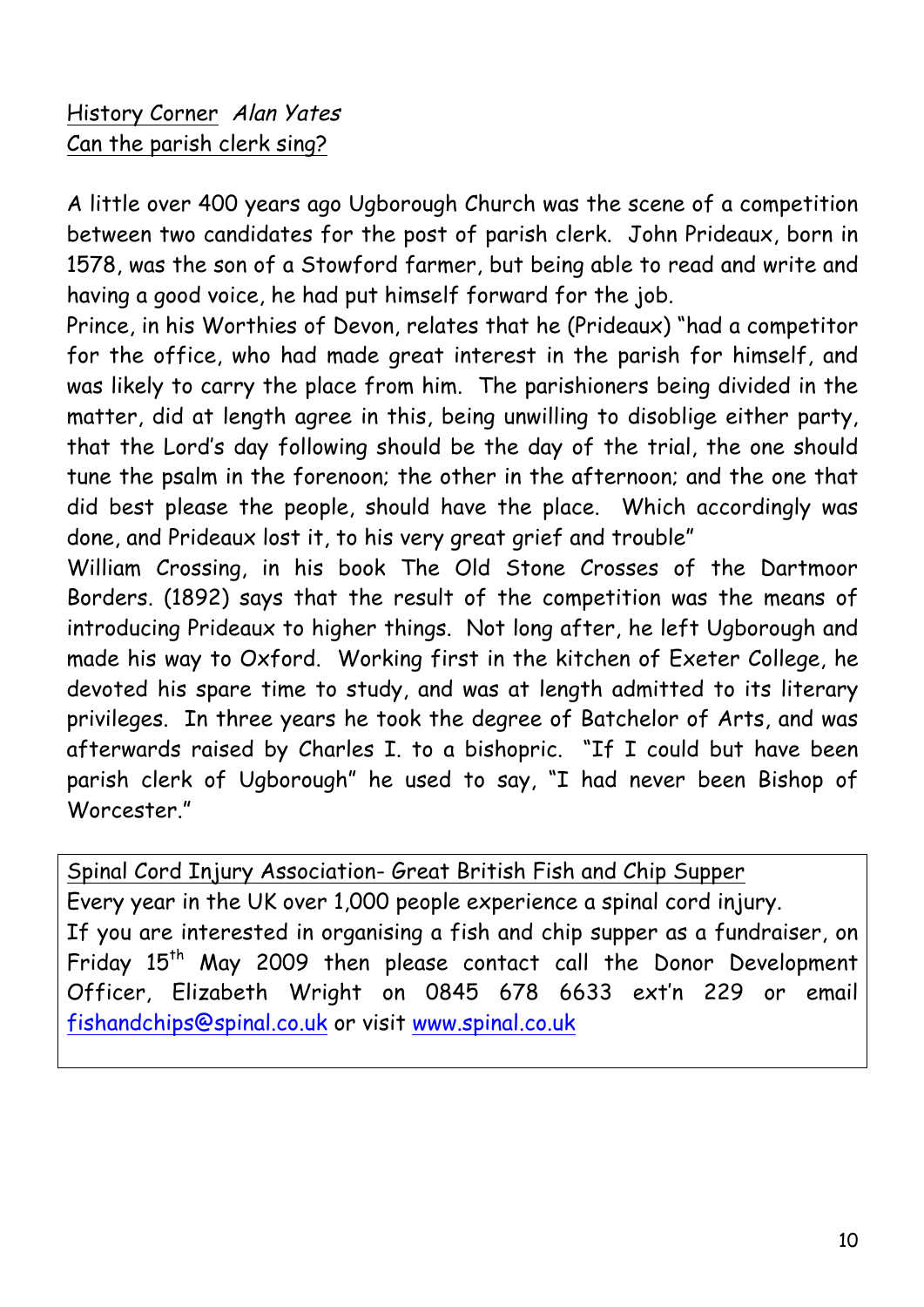## Allen Rogers Peter Povey

Allen Rogers of White House Farm died in Derriford Hospital on 18th January. Allen, was born at Manaccan, on the Lizard Peninsula, on 20th May 1926, the second son of Thomas and Maud Rogers. He matriculated from Helston Grammar School and then worked with his father and brother on the family farm, until marriage to Margarita (known as "Bobs") in 1947.

Newly-married, they purchased White House, then in a run-down condition, and moved to Ugborough. They lived in the adjacent bungalow, and later the Long family moved in to the farm house, establishing an enduring link between the respective families.

Allen set about putting the farm, then in milk production, into better order, and readily embraced new ideas of farming. In the early years, he received much support from fellow Cornishman Nick Cawrse of Ware, and neighbour Tom Beable of Ennaton. Adrian, Margarita's only child was born in 1955, and after school he joined his father on the farm, working with him ever since. They switched to meat production in 1973.

Whilst the farm was Allen's life, he had a great interest in working for the community. He was elected to the Parish Council in 1952, being vice-chairman for twenty years, and chairman for ten. After fifty years a Parish Councillor, he was given the Freedom of Ugborough Parish, a singular honour. During his tenure of office, he played a lead in the remodelling of the Square, the Silver Jubilee beacons and the creation of the Burial Ground. He served on the Governing Body of the School and the Village Hall Committee, attended National Park meetings, and worked for the protection of the Erme Valley. He was a member of the Dartmoor Commoners' Council, and proud of his commoner's rights. With Margarita, who sadly predeceased him, he organised Harvest Suppers and auctions of produce, and Auctions of Promises in aid of the Church and the Village Hall. A footballer in his youth, he later supported Plymouth Argyle, and would drop everything to go with Tom Beable to Home Park to watch them play.

A great farmer and servant of this community, Allen will be greatly missed. We send our condolences to his son Adrian, daughter-in-law Jacqueline, grandchildren Justin & Tiffany, and the wider Rogers family in their loss.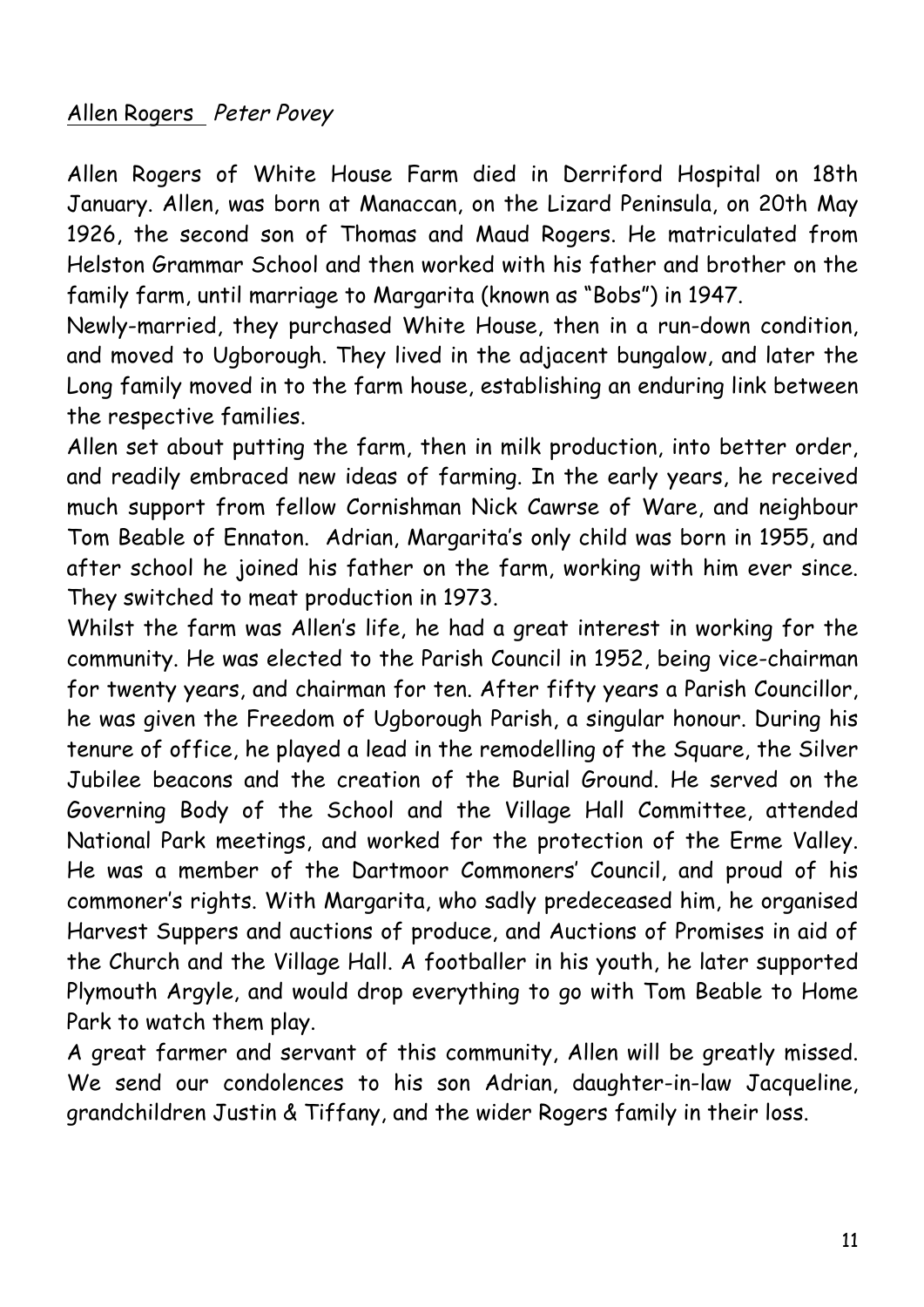## **Ugborough Youth Group 24 Hour Entertainmentathon.**

**From 9.00am on Saturday 14th March to 9.00 am on Sunday 15th March In Ugborough Village Hall.**

**All proceeds to the Shelter Box Appeal – a Cornish based Charity that provides emergency aid for victims of natural and other disasters anywhere in the world.**

<u>UGloome aghd aisith us, and enjoy refres hments, whailst the Youth Group and</u> **either members of the community entertain you with song, dance, music,** Website: www.ugboroughparishcouncil.gov.uk **oratory and who knows what else!**

Questions were raised on the progress of the planning application for the racing arena at Cutwellcombe Farm. Your District Cllr Fielden, who chairs the South Hams Development Control Committee, advised that additional information was awaited from the applicants before the application could be determined. The application would be determined by the Development Control Committee, at which members of the public would have the right to make representations.

Parishioners also asked about the siting of the incinerator (or 'waste to energy facility' as it is euphemistically called). County Cllr Mumford considered that the Ernesettle site would be most likely as it enabled the local use of heat, and that Anna Mill in Wrangaton was the least likely of the four options.

Of particular significance was the absence of an announcement; the Boundary Committee will defer its announcement on the boundary review in Devon until the 15th July. It is likely that the County Council will still hold its elections in June, although Councillors will probably hold office for a shorter term.

The police reported 6 crimes in the parish over the last month, of which two related to the theft of electric fence power units. Thefts from rural and isolated areas are still going on and the police ask that you report immediately any suspicious activity, together with vehicle registration numbers and descriptions of people. Call 08452 777 444 or, if urgent, 999.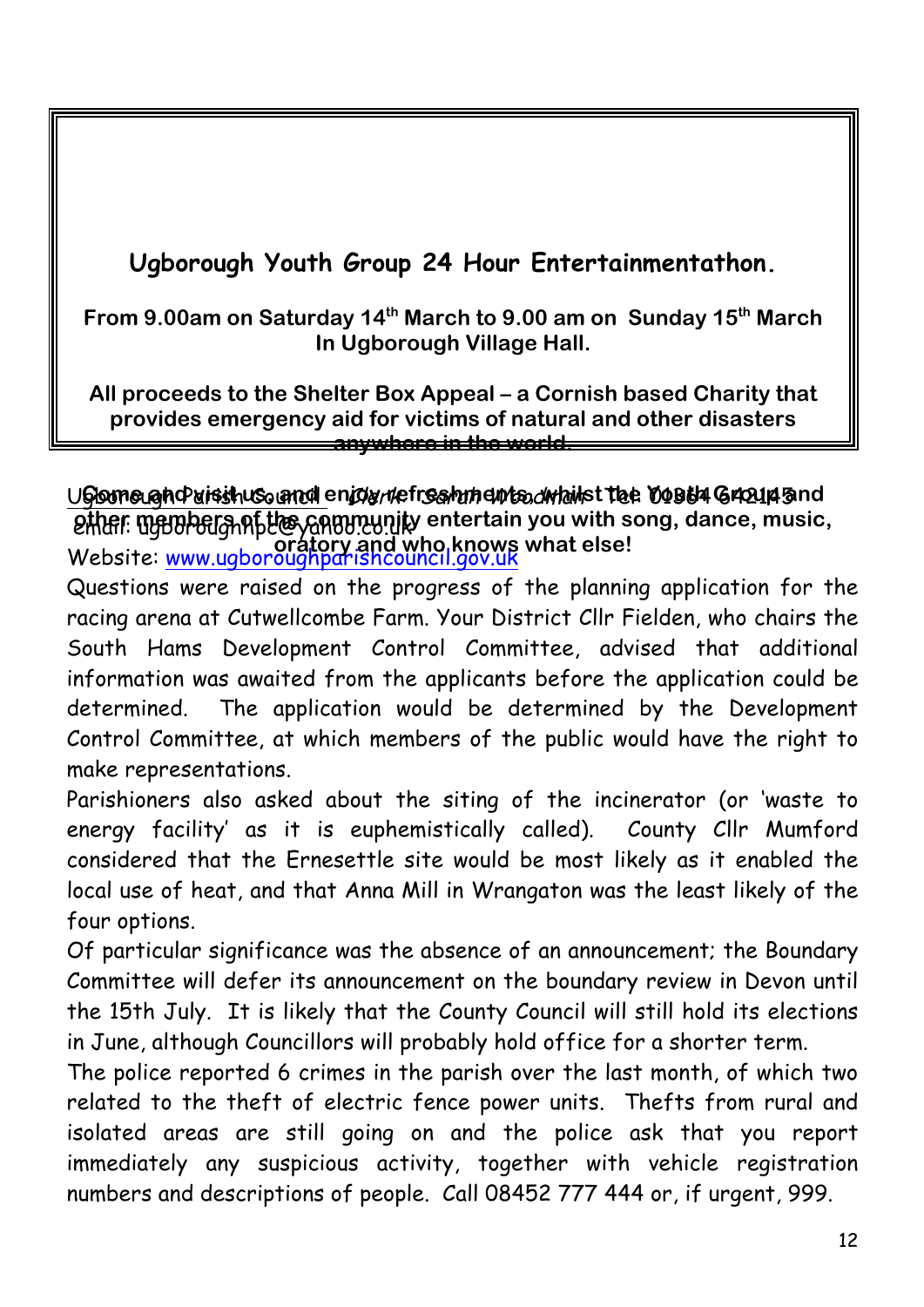One sign of the economic recession is the reduction in planning applications being considered by the Parish Council. No objections were raised to works to trees subject to Tree Preservation Orders at 1 Bittaford Wood and 16 Sumner Road, Bittaford, nor to the new TPO at land adjacent to Piles Peek Farm, Ivybridge. The office development at the site of the former Woodpecker Inn, Avonwick, received another airing; the planning permission is subject to the Highways Agency not raising objections. The Parish Council has therefore contacted the Highways Agency, expressing its objections to the development on the grounds that the A38 slipways are confusing and inadequate for the projected increase in traffic visiting the site.

The Ugborough Youth Group is likely to get a lot noisier, thanks to a grant from the Parish Council; £200 has been granted to the Group to help buy a sound system. Grants are also available to community groups under the:

Small Green Steps Award 2009, which offers up to £5000 to voluntary groups who have taken steps over the last 24 months to save energy and tackle climate change. Call Karen on 01884 235887 or email Karen@devoncf.com for more details.

Grassroots Grants, which offers up to £5000 to voluntary groups who are helping to meet the needs of the community. Contact Charlotte Weedon on 01392 383345 or visit www.devonrcc.org.uk for more details.

The next Parish Council meeting will be held at 7.30pm on Thursday 12th March, and you are welcome to attend.

## Community Choir.

Lucy French has started the Community choir on Tuesdays from 5.30p.m. Contact school for more information.

| 1st March  | Rev. David Youngs           |
|------------|-----------------------------|
| 8th March  | Mr. P Goodfellow            |
| 15th March | Rev. S. Caddick (Communion) |
| 22nd March | Miss M. Yelland             |
| 29th March | Dr. D. Applebee             |

Bittaford Methodist Church Ruth Whitfield

All services start at 10.30 and are followed by coffee.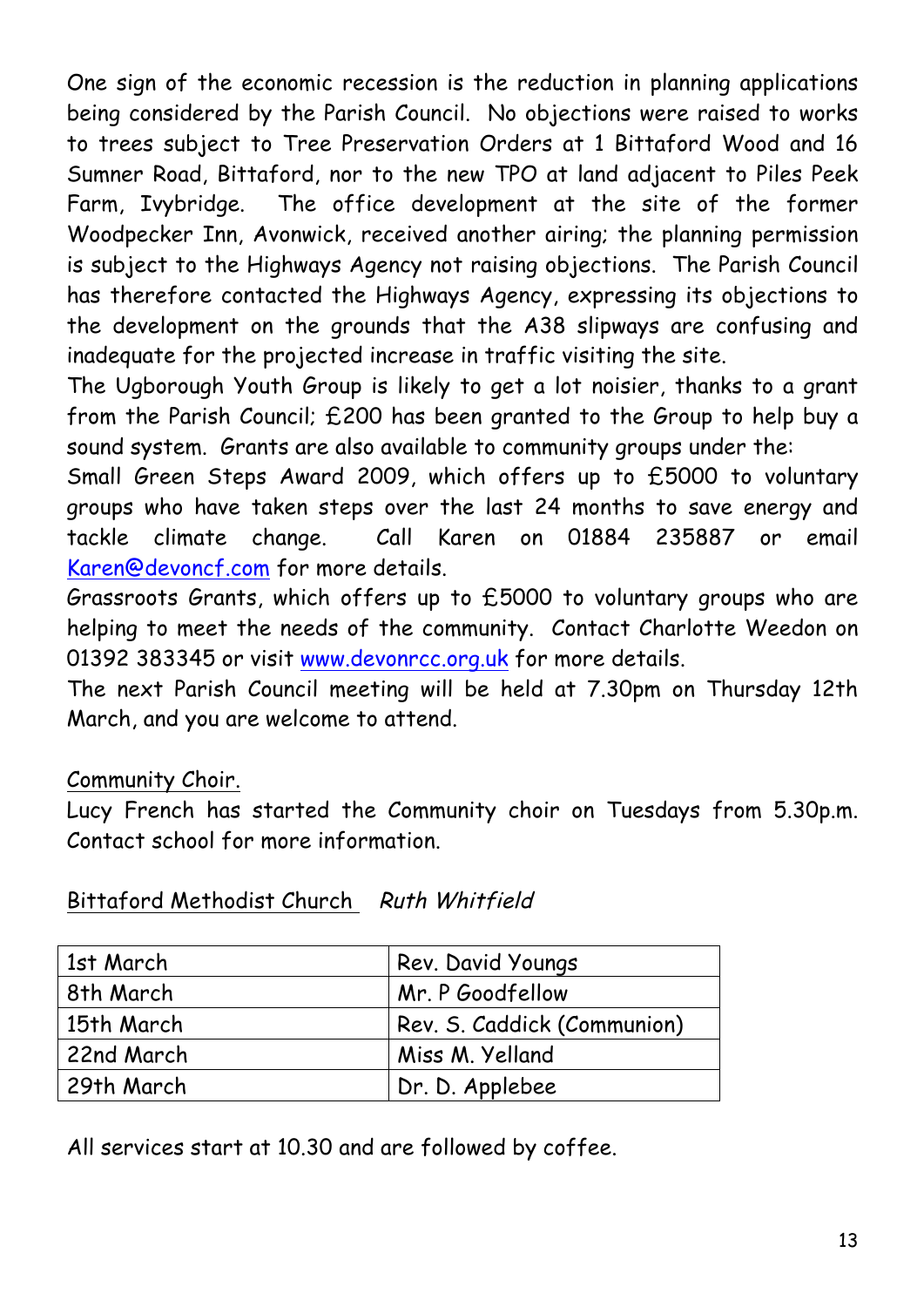Jutta Berger adds- Please may I take this opportunity to Thank my "Desert Cooks" for their delicious contributions to our Wednesday Luncheons.

Everybody enjoyed them and "Licked the platter clean"!

May I invite Everyone to our Lent Luncheons every Wednesday at 11.30 'til 1pm starting on 25th of February 2009.

All proceeds will be going to Christian Aid.

The doors are open to everyone who would love to join us at this special time in our Christian Calendar.

## St Peter's Church, Ugborough

Your church needs you!

24 hours of prayer- from 6 p.m. Friday March 6th to 6 p.m. Saturday March 7th.

The Bishops of the Diocese have asked us all to take part in 24 hours of praying (and fasting for those who are familiar with this discipline) for the church and the Diocese. Prayer meetings will be taking place in different places throughout this 24 hour period.

There will be an opportunity to meet together in St. Peter's church at 9 a.m. and 3 p.m.

Remarkable things happen when we pray, especially together and when we are willing to be part of the answer.

A Lent Course entitled 'Responding to God's World' will start on Thursday 5th March, at 7.30 p.m. and for the following 4 weeks. The meetings will be held at the Vicarage and you are welcome to join us.

A reminder that there is a box at the back of Church for contributions towards the work of Shekinah, the centre for the Homeless in Plymouth. Any offerings of socks, toiletries, tinned fruit and vegetables and meat, are all welcome. We deliver to Shekinah once a month.

## UGBOROUGH CHURCH SUNDAY SCHOOL A message from Charlotte Walliker and Judith Rundle-Jones :

We have recently taken over the running of the Sunday School and welcome all children to come along and join us on Sunday 15th March at 9.30am for our first Sunday School together. Our get togethers will be friendly and informal combining teaching with music. We look forward to meeting you.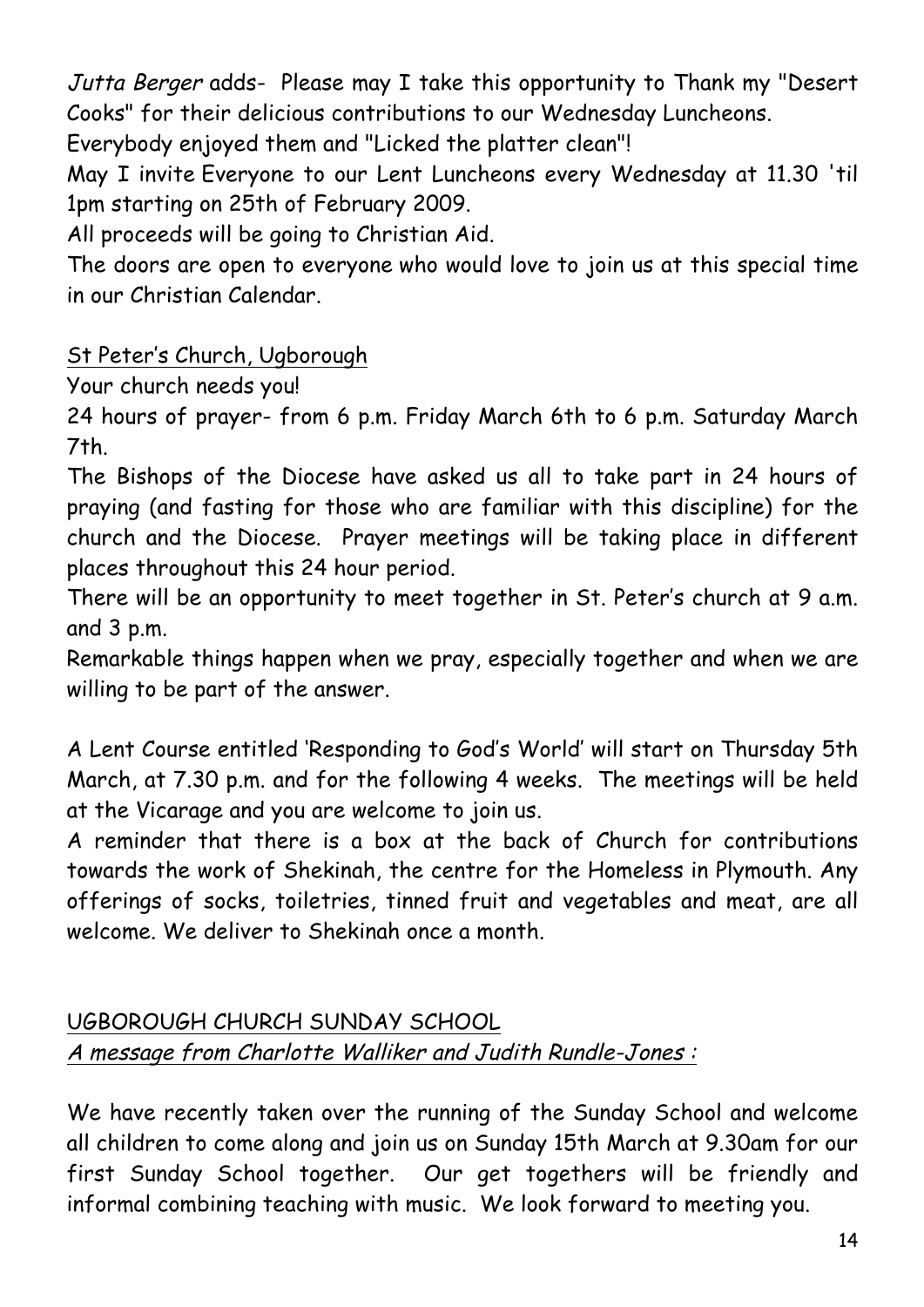

## MOTHERING SUNDAY- 22nd March 2009

Mothering Sunday has been celebrated in the UK on the 4th Sunday of Lent since at least the 16th Century and it is a day



for giving thanks for all the good things our mothers do for us. It was also known as "Refreshment Sunday" because the fasting rules for Lent were relaxed in honour of the parable of the "Feeding of the Five Thousand" which we find in the Bible.

It is not known exactly how the idea of Mothering Sunday began, but we know that on this day over 400 years ago, people who lived in small villages made a point of attending their Mother Church and would say that they had gone "a mothering".

Children who were "in service" were only allowed one day a year to visit their family and this would usually be Mothering Sunday. Often the housekeeper or cook would allow the maids to bake a cake to take home for their mother and this would be a Simnel Cake (a fruit cake, decorated with 11 marzipan balls which are placed on the top symbolizing the 12 apostles, minus Judas who betrayed Christ) or a gift of eggs or flowers from the garden. Flowers were traditional and the children would walk home to their villages gathering them from the meadows.

We look forward to welcoming you to St Peter's, Ugborough on this special day for Mothers.